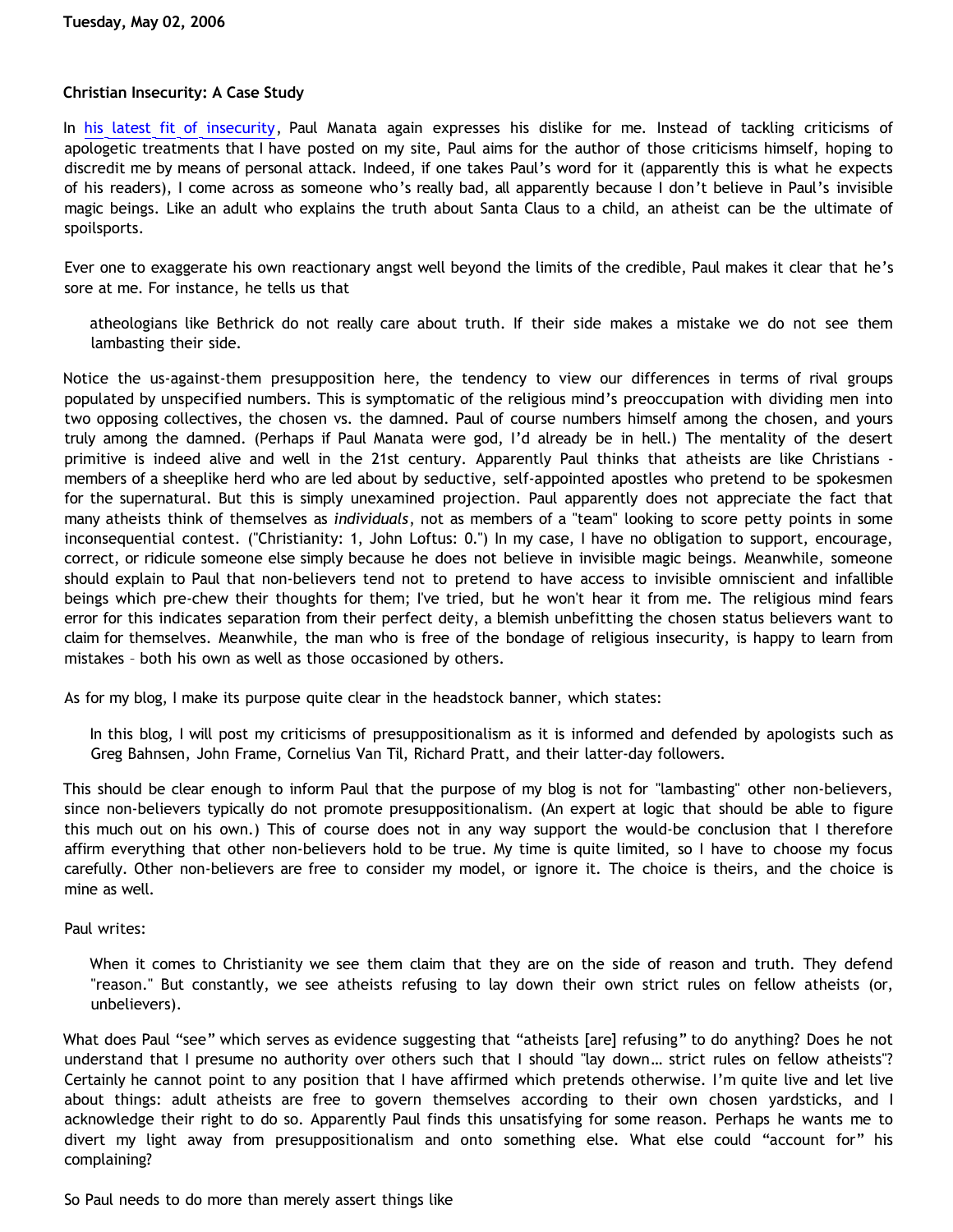Atheists, like Bethrick, are about the group first, reason next.

What "group" is he talking about? In fact, I've been invited on numerous occasions to join other blogs. To date, I have politely declined this invitation (though I am free to reconsider this), primarily due to limitations on my time and the areas of my writings' focus. Furthermore, unlike Christians who prefer the safety of the affirming huddle and network of support ministries, I do not go out looking for other non-believers to "hang out" with. In fact, I rarely discuss my atheism with casual acquaintances. My experience is that the very thought of atheism very much disturbs many people; I have found that the concept of atheism tends to bring a lot of people's insecurities out into the open (especially in the case of lifelong believers), and as adults who suckle on imaginative stories of miracle-workers and fortune-tellers, many are visibly ashamed of their religious confession. Again, I prefer a live and let live approach in this regard, as mystics are an unpredictable and potentially violent bunch (many would love to be able to cast people like me into an eternal hell).

With all the vices and moral failings Paul attributes to me, it's quite extraordinary that the worst he can come up with is a charge like the following:

Bethrick did not blog on how poor Derek did.

Perhaps he is personally offended that I didn't take much notice of his debate with Derek (Paul makes it clear that Derek must have been mortally wounded by an apologetic prowess that I have yet to see). Does Paul really think that I have some obligation to "blog on how poor [sic] Derek did"? To hold it against me that I have not done so, it appears that Paul does in fact think this, but he does not give very clear reasons why. We get a glimpse of Paul's "logic" behind this assumption when he writes:

Bethrick blogs on how poor he thinks Bahnsen did (Bahnsen v. Stein)

Here Paul is apparently referring to my article [Bahnsen's Poof](http://bahnsenburner.blogspot.com/2005/03/bahnsens-poof.html), in which I present an analysis of Greg Bahnsen's opening statement - the statement he should have been most prepared to present - in his [debate with Gordon Stein](http://www.popchapel.com/Resources/Bahnsen/GreatDebate/) . (Incidentally, my conclusion that Bahnsen presents no actual argument for the existence of his god, remains unanswered to this day.) Does Paul suppose that my blog commenting on a statement made in one public debate, somehow obligates me to post another blog commenting on statements made in another debate? It's not clear, but it appears that this is what's turning round in Paul's mind. Well, there are a lot of debates out there, so Paul can wait patiently in line if he likes. It would help, however, if there were a written transcript of his debate with Derek; that way I could review it on my daily commute on the subway. In fact, while Bahnsen debated Stein in 1985, I did not write Bahnsen's Poof until 2004. So apparently Paul not only expects me to produce an analysis of his debate with Derek, he expects me to do it on his timeline. With so many expectations, is it any wonder why Paul is so dissatisfied?

Now Paul may complain that I have not posted a blog critiquing Gordon Stein's performance in his debate with Bahnsen. But again, such a complaint would miss the stated purpose of my blog. Why would I devote a blog to harping on Gordon Stein's mistakes when he's not a champion of Christian apologetics? Blank out.

Of course, there are things I can say about Stein, and two shall suffice for the time being. The first point is that a debate over the existence of the non-existent is typically a fruitless use of time for rational human beings; when a rational individual encounters someone who holds to belief in invisible magic beings on the basis of faith, the proper response is to be happy he's not one who is so deluded, not assume that such an individual is interested in rational discourse.

The other point I'd make about Stein's performance in his debate with Bahnsen is to point out that Stein said all he needed to in his response to Bahnsen's question at this point in [the debate:](http://www.popchapel.com/Resources/Bahnsen/GreatDebate/)

Dr. Bahnsen

Okay Dr. Stein, you mentioned eleven basic proofs for the existence of God. Did you mention the transcendental proof for the existence of god?

Dr. Stein

No, I didn't mention it by name. I think it is not a proof. I would not call it a proof as I understand it the way you said it.

Here Stein rightly points out that the so-called "transcendental proof for the existence of god" is in fact "not a proof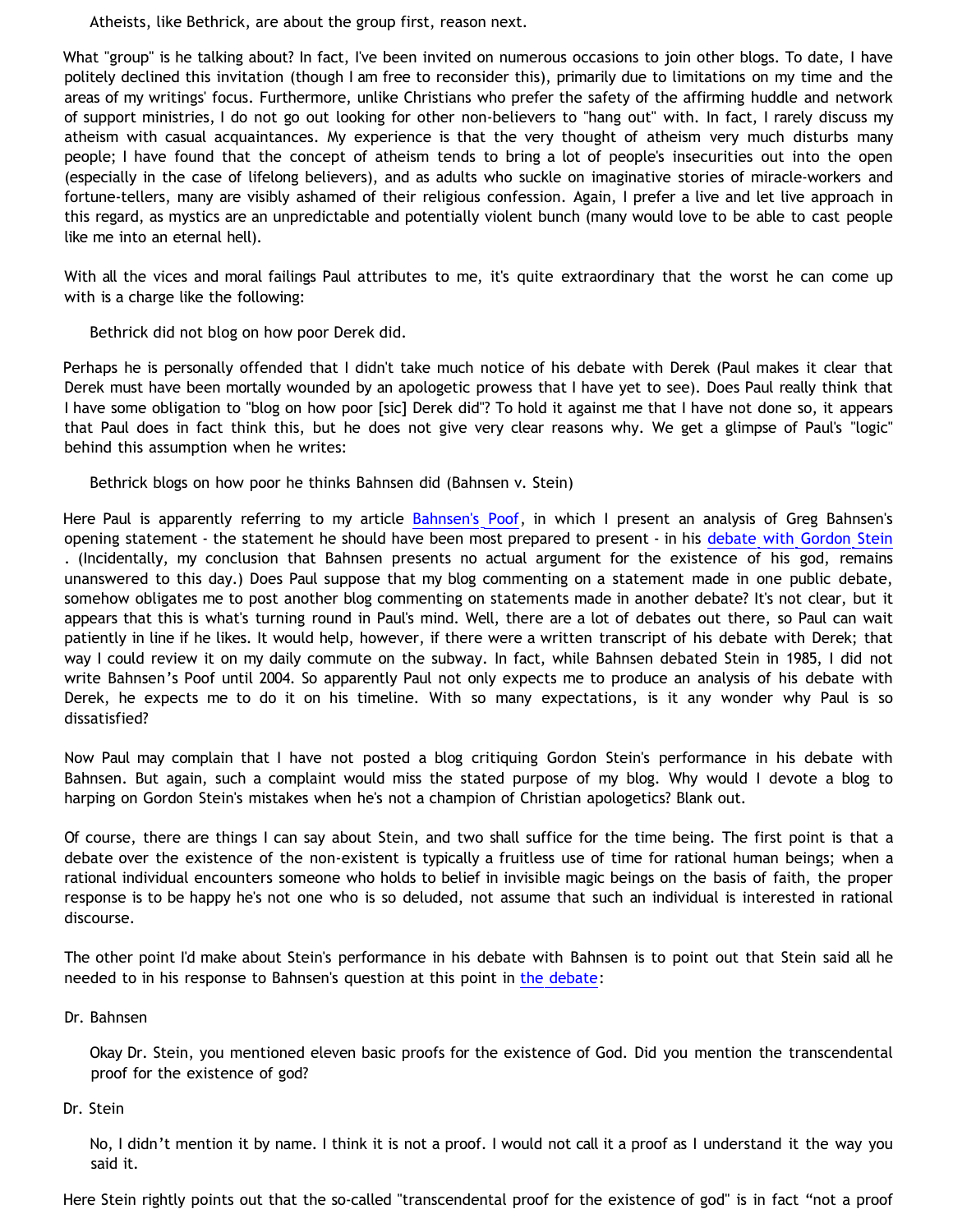" after all. Indeed, as [as my analysis of Bahnsen's opening statement](http://bahnsenburner.blogspot.com/2005/03/bahnsens-poof.html) demonstrates, it is in fact "not a proof," but a *poof*. Apologists today seem not to have grasped the difference between the two, for they are continually presenting variations of the latter while calling them the former.

Paul then writes:

I constantly see this religious attitude in the allegedly non-religious. "Get as many people to deny God first; truth, whatever that is, takes the hindmost" seems to be the motto of many of them.

Here Paul shows his proclivity to insert words into other people's mouths (which, we will see below, he does again later in his blog). But can he find any statement affirmed by me which suggests that I am trying to "get… people to deny God"? Such a construal indicates deep misunderstanding of my position, for I do not encourage people to deny something that does not exist. (Why would one need to do this?) As I mentioned above, I'm quite easy-going when it comes to other people; what they might believe or disbelieve really does not matter to me. They are free to examine my verdicts and the cases I present in their defense, or ignore them. Again, the choice is theirs. If they want to invest themselves in fantasies about supernatural beings, I will not stop them.

Paul then links to his blog [More on Moore](http://presstheantithesis.blogspot.com/2006/02/more-on-moore.html) which in turn posts a link to [a posting of his on Triablogue.](http://triablogue.blogspot.com/2006/02/no-one-responded-to-my-horrible_19.html) He asserts that Dr. Zachary Moore made some unpardonable blunder of logic, and after exposing this error those most loathsome of spoilsports - the atheists - "refused to tell him that he was wrong." (My, what gall they have!) Paul then says

Some, like Bethrick, implied that he didn't know who was right.

I checked the comments sections of both these blogs, and did not see where I had posted any comments myself. At any rate, Paul does not quote me saying what he says I have implied, nor does he link to where I might have implied this. But in spite of this undocumented accusation (as if reserving judgment were some grave vice), Paul announces:

This just shows how serious he (and his ilk) should be taken.

Apparently I'm not to be taken seriously - at least, no more than writing an entire series of blog articles with the ambition of smearing me.

Continuing to air his own dirty laundry (apparently his frustrations have been accumulating for several months now), Paul turns his attention to a question that I posed in response to assertions that he made in his blog titled (no, I'm not making this up) [Your Post Stunk When The Christian You Tried to Debunk With Your Awful Junk](http://presstheantithesis.blogspot.com/2006/03/your-post-stunk-when-christian-you.html) – a title which, as an incomplete sentence, leaves the reader wondering where its author finishes his point. In this blog, Paul responds to questions posed to Christians on [another blog](http://presstheantithesis.blogspot.com/2006/03/your-post-stunk-when-christian-you.html).

One of these questions has to do with the myth of Cain and Abel, and apparently the question gets some little detail of the myth wrong by placing the two legendary figures in "the Garden" at some point. (Were Paul a little more careful in his ambitions to rival Oxford scholars, he might have made it clear that I was not the author of the questions he sought to tackle.) Such oversights are simply an open invitation to the "aren't you stupid!" scoldings of Mighty Manata. In his response to this question, Paul asserts that

Cain was afraid that the other people who lived on the planet would kill him.

When I read this, it appeared that he knew something that I had not read in my version of Genesis, so I asked him if he could indicate how many people were allegedly on earth at the time in question, and if he knew any of their names. In other words, I was looking for him to authenticate the statement he was attributing to the Genesis myth. He says that the point of my question "eludes" him, but he did manage to eke out an answer nonetheless, stating that

there were approximately 890 of them,

but that he could not name them all, adding that

some are: Bob, Nick, Dan, Pete, Frank, Eddie, and Arnold.

Naturally, Paul did not give any sources to authenticate this response. Apparently Paul's faith is so insecure that minor questions, such as I had asked him, make him bristle, and so he found it necessary to berate his questioner (namely me) by inserting words into his mouth. Paul writes:

The only way it can be charitably read in a way other than making Dawson look like a stooge is to read it as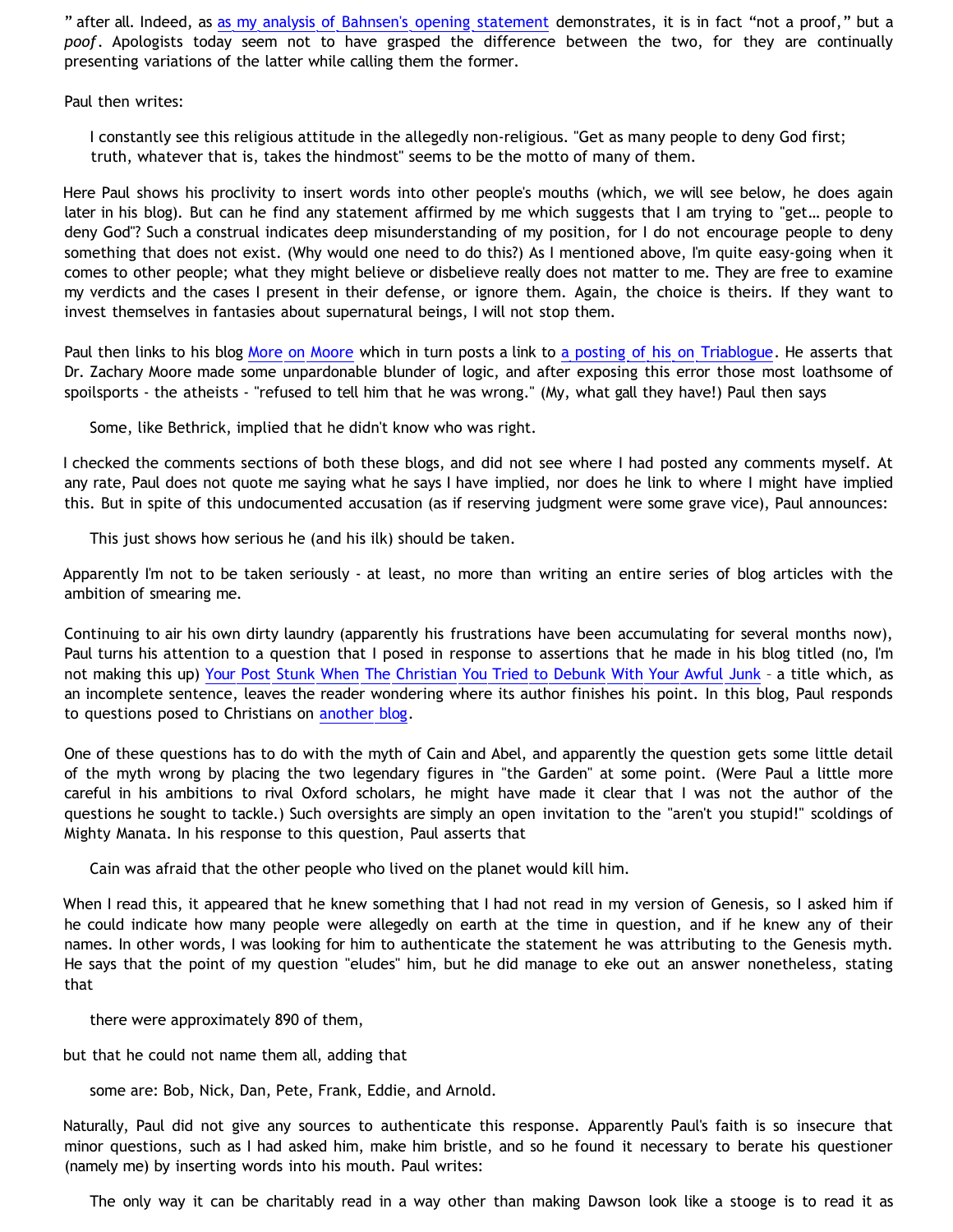Bethrick offering a rhetorical question with the implied conclusion: "If you don't know their names and how many there were, how do you know there were any? Since the Bible doesn't say there were others, then there were no others." This is the best way to read Bethrick. We see, though, that the best way to read Bethrick is to read him as committing the fallacy of *argumentum ad ignorantium*!

In Paul's narrow universe the options are always few and torn between miserable alternatives: either Dawson makes himself "look like a stooge" merely by posing a question (that'll teach me to go to Paul for answers!), or Paul can make Dawson "look like a stooge" by attributing to him an argument he never made. For nowhere do I make the argument that, if Paul does not know the names or how many people there were at the time, then there couldn't have been any people on the earth besides Adam, Eve, Cain and Abel. (I do realize that the imagination needed by the religious mind is free to invent details not revealed to it from above.) Nonetheless, Paul tells his readers that "this is the best way to read Bethrick" - that is, by attributing to me obviously weak arguments that I have never made in the first place. And though he nowhere presents a conclusive case to support his accusation that I have committed any fallacy here, Paul tells his readers that "the best way to read Bethrick" is to presuppose that I am "committing the fallacy of *argumentum ad ignorantium*." And Paul says people like me "do not really care about truth."

Continuing to complain about my comments, Paul writes:

I had pointed out that the purpose of the Bible was not to give an answer (or a detailed and precise answer) to everything there is. For example, the Bible doesn't tell us how to change a flat tire. Bethrick said, "I agree, the Bible doesn't give us knowledge of anything."

What I had actually written was:

I agree that it would be naive to expect anything approaching useful or precise knowledge from the primitive writings collected in the bible.

Paul himself seems to agree that the bible does not serve as a source for knowledge on "many, many things" - for he writes:

There are many, many things the Bible gives us knowledge on.

In response to this, I asked:

Such as how the mind forms abstractions?

But I have not seen where Paul answered this question.

Paul then writes:

His [sic] tried to imply that he was agreeing with me but I pointed out that I never said the Bible doesn't give us knowledge of anything

But nowhere did I indicate that I was agreeing with Paul. I even pointed out to him that "I did not specify that I agree *with you*." So how does Paul now think that I was expressing agreement with him? Does the universe truly revolve around this man, Paul Manata?

Paul then made my point for me, writing:

I pointed out to Bethrick that it gives us knowledge on how to escape the wrath to come.

As I had stated, we "would be naive to expect anything approaching *useful* or precise knowledge from the primitive writings collected in the bible." As evidence, I pointed out to Paul the laborious confusion in the bible on the issue of salvation. Apparently Paul, like so many Christians, is in the habit of presuming that the books of the New Testament are wholly uniform with one another, and yet this is the very point that's been brought into question. But instead of recognizing the pervasive disharmony within the New Testament, apologists prefer to gloss over this, merrily swallowing the party line and uncritically accepting what their sheepherders order them to believe. As a mild introductory piece, I pointed Paul to B. Steven Matthies' [Christian Salvation?](http://www.secweb.org/index.aspx?action=viewAsset&id=192) I had suggested to Paul that, "if it worries you, perhaps you can devote a blog entry to sorting out the mess." Apparently it did worry him, because Paul sat down and picked through Matthies' article.

Paul writes: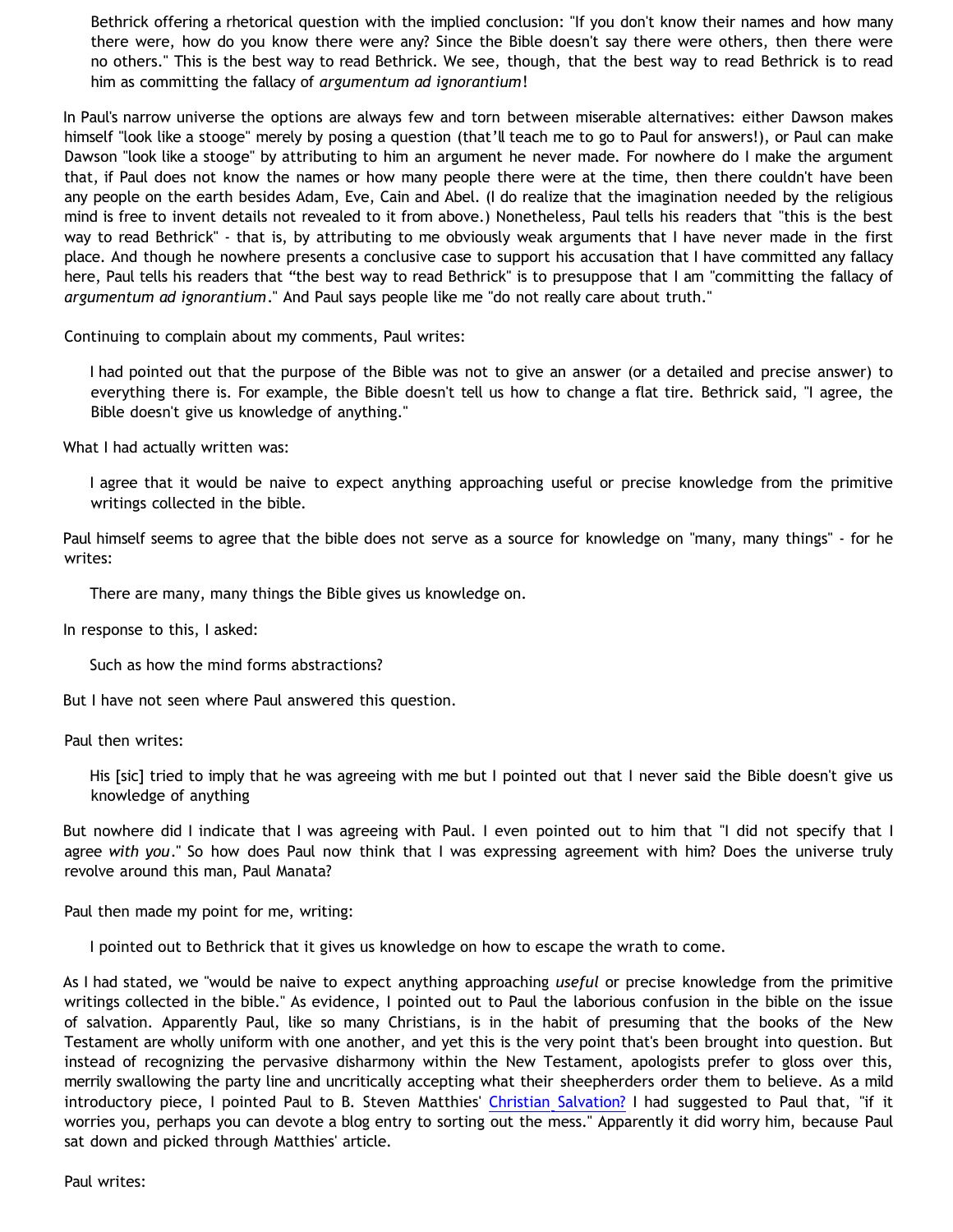Bethrick claims he was a Christian, but if he agrees with Matthies article then one must wonder if he ever was a believer. Maybe he was in the youth group of some touchy-feely church and now just uses his past childhood (leaving out the details) to give him some credibility when talking about Christianity. One thing is clear, though, as a believer he never studied his faith.

Yes, it is true that at one time I was a Christian, and no, this is not something I'm at all proud of. Quite the opposite in fact, it is painfully embarrassing. I look back on that time in my life and shudder at what I had allowed to happen to me. But now that I have recovered from the experience, I can appreciate how deep the delusion of Christian god-belief can run. It does not surprise me when believers want to deny a non-believer's past sojourn as a Christian, but the ways in which they try to convince themselves that Christianity's critics were never themselves "real Christians," are typically not as inventive as their doctrinal teachings. Nevertheless, I don't think that someone needs to have been a Christian in order to have credibility on the topic of Christianity, any more than I would think that a psychologist trained in counseling those diagnosed with suicidal tendencies needs to have committed suicide himself.

Paul also writes:

We hardly ever find a Christian, who was intellectually satisfied, becoming an atheist. Indeed, in most cases (actually, all) the reason people leave the faith is for moral reasons (i.e., cheating on their wife), not intellectual ones. The intellectual ones always come after, as a way to justify their moral rebellion.

Indeed, someone who is "intellectually satisfied" with Christianity, has in fact sold short his cognitive potential. And it is most telling that Paul segregates the moral from the intellectual here, as he does in fact do so openly, treating morality as if it were not intellectual. On the contrary, morality requires a mature and confident intellect, one which requires the conscious choice to be honest to oneself, whereas religion implores the believer to "deny himself" (cf. Mt. 16:24). One cannot be honest to himself, and deny himself, at the same time. And just as Paul openly divorces the moral from the intellectual, so Christianity divides a mind against itself. I realize that Paul resents atheists, not only because he feels threatened by them, but also because he worries that one day he too will renounce his faith. Only then will it be possible to embrace reason.

by Dawson Bethrick

*posted by Bahnsen Burner at [7:30 PM](http://bahnsenburner.blogspot.com/2006/05/christian-insecurity-case-study.html)*

## **4 Comments:**

[Simon](http://www.blogger.com/profile/1792226) said...

Good post. But I think all those wise words may be wasted on the believer.

I've been trying to explain that atheism is not a philosophy. They will not have it.

You have to remember, it's like believers have been sold a car which they're told goes faster than any other.

Part of their delusion is that they're going faster in their special car than the rest.

In other words, they are better/happier than us.

That was the promise. If it's false, they wasted their money.

[May 03, 2006 4:53 AM](http://bahnsenburner.blogspot.com/2006/05/114665721072985708)

[Not Reformed](http://www.blogger.com/profile/8159639) said...

I can't speak for Paul Manata, obviously, but I do think you pointed out a very important bit at the end:

"I realize that Paul resents atheists, not only because he feels threatened by them, but also because he worries that one day he too will renounce his faith."

I think this terrifies Christians, though most would not admit it. How can I say this? It used to terrify me when I was